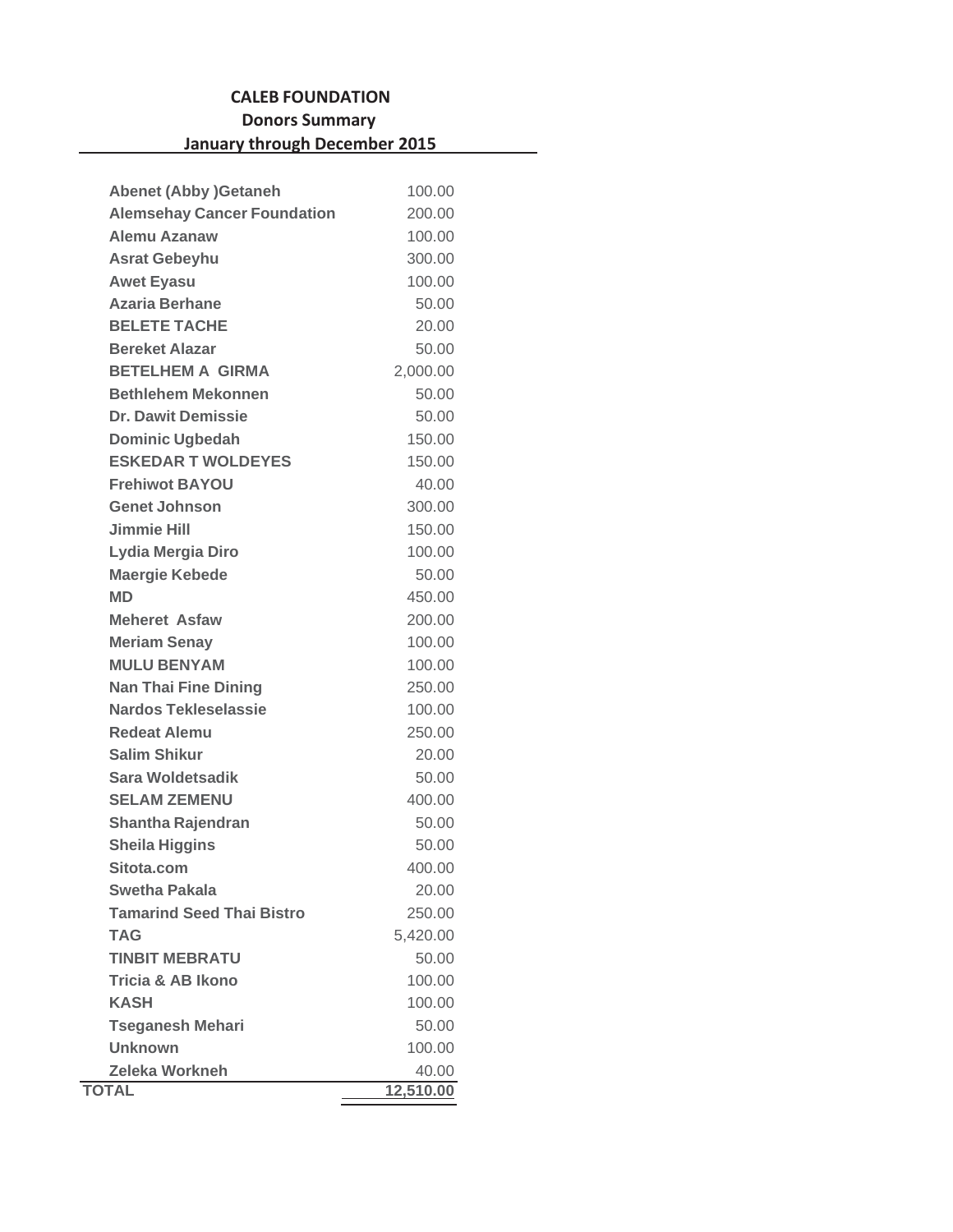## **CALEB FOUNDATION Donors Summary January through December 2016**

| <b>Alem Ashedom</b>                  | 50.00     |                                               |
|--------------------------------------|-----------|-----------------------------------------------|
| <b>Betelhem A Girma</b>              | 600.00    |                                               |
| <b>Bethlehem Mekonnen</b>            | 30.00     |                                               |
| Hanna Kassa                          | 50.00     |                                               |
| <b>Cisco System INC.</b>             | 2,980.00  |                                               |
| <b>Martha Damte</b>                  | 2,450.00  |                                               |
| Ms. Georgia 2016 (matching donation) | 50.00     |                                               |
| Philip. O                            | 50.00     |                                               |
| <b>Ruth Haile-Selassie</b>           | 50.00     |                                               |
| <b>Saving Soles For Kids</b>         |           | 160.00 Extra Luggage (Ethiopian Airlines Fee) |
| <b>Tenadam Alemu</b>                 | 4,760.00  |                                               |
| <b>Tesfay Borena &amp; Roman</b>     | 240.00    |                                               |
| <b>Tewodros Abraham</b>              | 50.00     |                                               |
| <b>LexisNexis (Mahlet Solomon)</b>   | 500.00    |                                               |
| <b>TOTAL</b>                         | 12,020.00 |                                               |
|                                      |           |                                               |